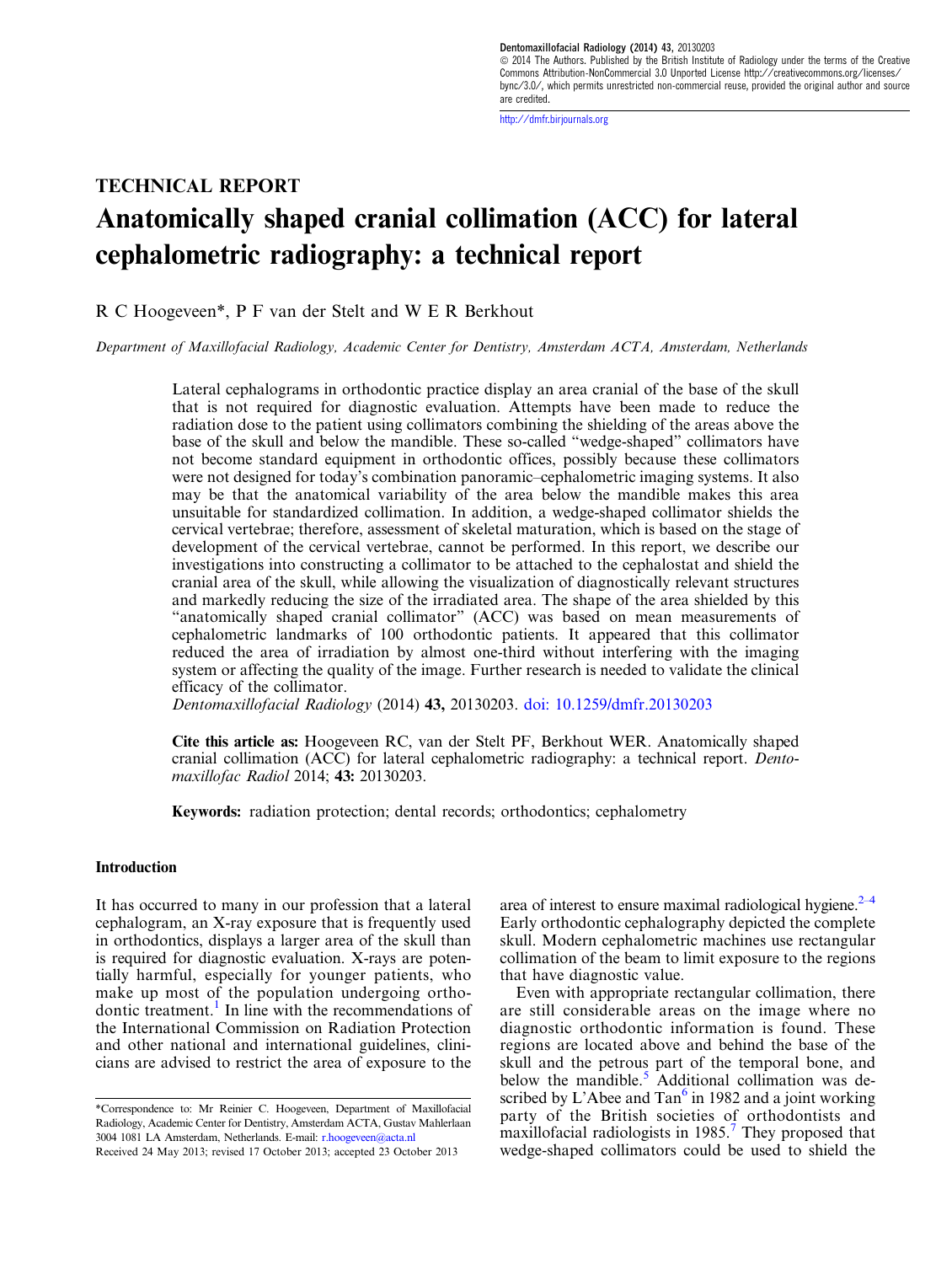area above the base of the skull and below the mandible, that only left visible an area restricted to the maxilla and mandible. These collimators were designed to be placed approximately halfway between the X-ray source and the cephalostat as part of a dedicated cephalometric installation. In 1999, Mandall et al<sup>[8](#page-6-0)</sup> investigated the diagnostic value of conventional cephalograms that were modified to appear as if they were produced using wedgeshaped collimation. They found that cephalometric imaging using modified collimation was feasible for patients wearing orthodontic fixed appliances. In 2003, Gijbels et al<sup>9</sup> also advocated the use of a wedge-shaped collimator mounted on the X-ray tube. It achieved more than 40% dose reduction when tested on a phantom head with inserted dosemeters (Figure 1). In 2009, Alcaraz et al<sup>10</sup> designed and tested a prototype of a wedge-shaped collimator that could be mounted on a specific combination panoramic–cephalometric imaging system. They found up to 60% dose reductions but concluded that the area below the mandible was not effectively shielded without individual modification of the collimator for each patient. In 2012, Lee et al<sup>11</sup> modified the wedge-shaped collimator used by Gijbels et al and evaluated the dose using Monte Carlo simulation. They also found approximately 60% dose reduction.

Although high percentages of dose reduction were reported, these collimators are still not commonly used in orthodontic practice.<sup>12</sup> There are three possible reasons for this. One explanation is that today's orthodontic offices use combination panoramic–cephalometric imaging systems. Mounting a collimator on the X-ray tube or halfway between the X-ray tube and the patient is not practical with these machines. Another problem with these modified designs is that individual mandibles vary substantially in size, shape and location when projected on the cephalogram. Investigators using phantom heads to test collimators did not take into account this anatomical variability, which requires individual adjustment of the shielding. Without adjustment, there will either be too much shielding in patients with mandibles that grow or are located lower than average or not enough shielding for patients who have smaller or more superiorly located mandibles.<sup>10</sup> Finally, a wedgeshaped collimator may block imaging of the cervical vertebrae. Depiction of the cervical vertebrae has become desirable since the developmental stages of



Figure 1 Wedge-shaped collimator (left) and schematic representation of the position of the collimator on the cephalogram. Reproduced with permission from the British Institute of Radiology, from Gijbels et al<sup>[9](#page-6-0)</sup>

these vertebrae have been used as indices of skeletal maturation.<sup>[13](#page-6-0)</sup>

In contrast to the mandible, there is less variation in the size and shape of the base of the skull because the chondrocranium follows a well-defined developmental path. In addition, growth of the base of the skull is almost complete by the time cephalograms are made for orthodontic purposes. $\frac{14}{1}$  $\frac{14}{1}$  $\frac{14}{1}$  The position of the base of the skull on the cephalogram is dictated by its close association with the external auditory canals, which are used to stabilize the head of the patient during cephalography. Although there is still considerable bone growth around the meatus after the age that orthodontic diagnostics are first performed, this growth is in the direction of the X-ray beam and therefore does not displace the image of the base of the skull on the cephalogram as the patient matures.

Therefore, wedge collimation may reduce the patient's radiation dose, although the technique has not found acceptance in clinical orthodontics. If and when the lower half of the collimation could be eliminated and the collimator redesigned for the combination panoramic– cephalometric imaging systems, it could find its way into orthodontic offices leading to reduced radiation dose from cephalography.

A suitable collimator for combination imaging systems would be attached to the ear post of the cephalostat that is closest to the X-ray source. A wedge-shaped collimator with this type of mounting was described by Cipollina and Jerrold<sup>[15](#page-6-0)</sup> in a 1984 US patent. The border of a wedge-shaped collimated beam relative to the base of the skull is, in general, an arbitrarily chosen oblique line that parallels the base of the skull. Because the projection of the base of the skull is stable, it should be possible to design a collimator with a lower edge that approximates the base of the skull more closely. A "onesize-fits-all" collimator that can be permanently attached to the ear post and does not require adjustments or disassembly would facilitate the implementation of wedge collimation.

The aim of this study was to evaluate whether a collimator for the cranial area of the skull could be constructed and attached to the cephalostat that would markedly reduce the area of irradiation while preserving the view of diagnostically relevant structures. To undertake this study, the shape of the area to be shielded was determined from the cephalographic anatomy of orthodontic patients. To determine whether this shape led to substantial reduction of the irradiated area of the patient, areas were measured. A collimator, referred to in this article as an anatomically shaped cranial collimator (ACC), was constructed that shielded this area. This collimator was tested to determine if it shielded the intended area and the following were secondary questions. (1) Does the ACC affect the exposure settings of the machine? (2) Does the ACC lead to reduced quality of the cephalogram or interfere with other exposure modalities of the machine? (3) Is it possible to use the ACC with different imaging systems?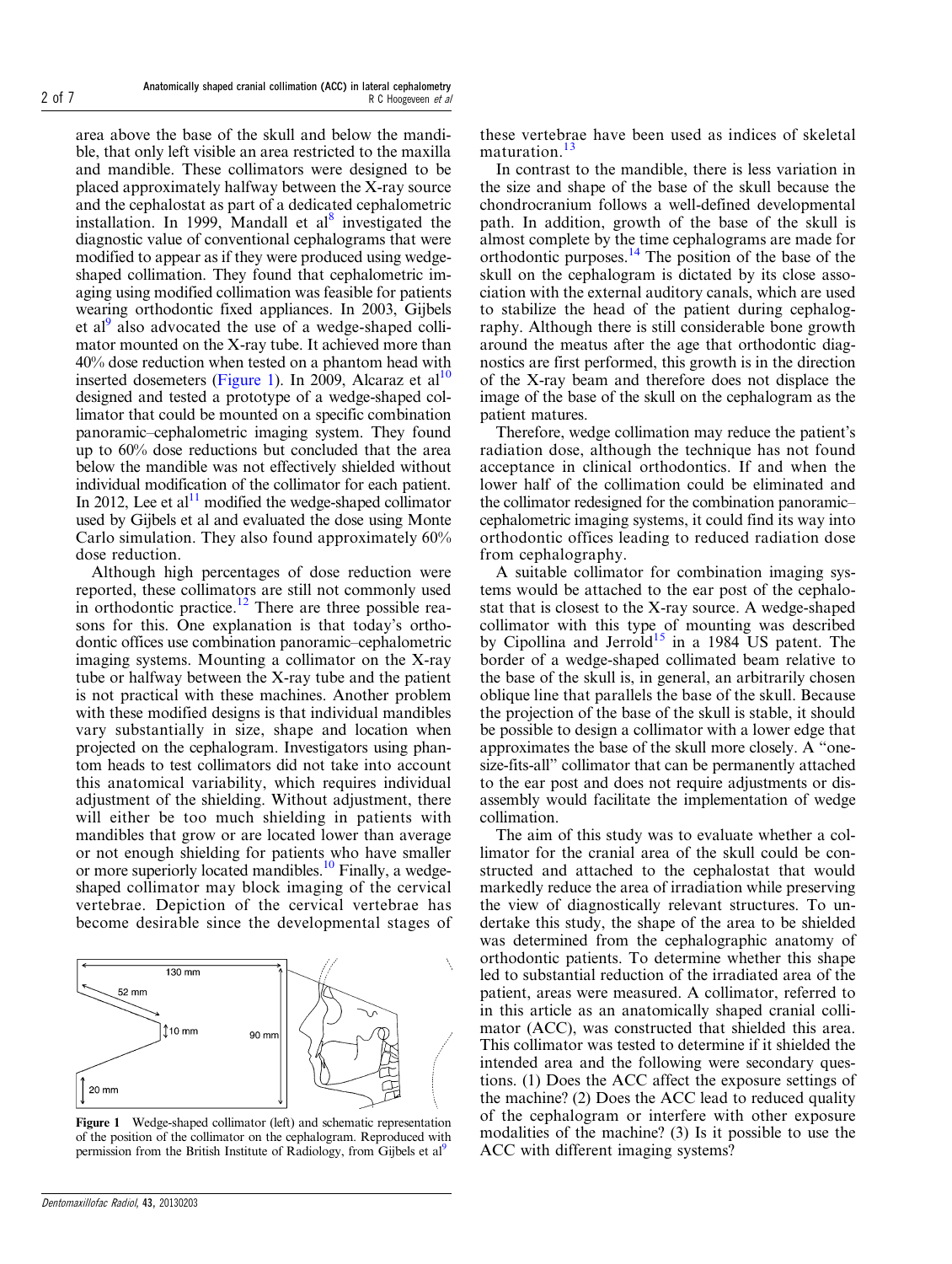We did not study the shielding of the area under the mandible because of its variable anatomy and position in relation to the cephalostat. This area should be shielded using another method, such as a thyroid collar, which is not addressed in this study.

#### Materials and methods

## Determining the shape of the area to be shielded

The cranial landmarks used the most in current conventional cephalometric analysis are located at or below the base of the skull and the petrous part of the temporal bone. Ideally, the border of the shielded area is located immediately superior to these structures. From posterior to anterior, the border of the area to be shielded follows the inner contour of the posterior cranial vault, progresses over the petrous part of the temporal bone, follows the clivus over the sella turcica and, finally, proceeds along the roof of the orbits into the internal contour of the frontal bone (Figure 2).

To determine the location of this boundary on cephalograms, we chose eight "border landmarks" to evaluate (Figure 2). One hundred cephalograms from consecutive patients undergoing orthodontic treatment planning at the office of one of the authors were used. The mean age of these patients (60 females and 40 males) was 13.0 years [standard deviation (SD), 6.6 years]. The study patients were 95% Caucasian, 3%



Figure 2 Border of the area to be shielded. Schematic representation of the "border landmarks", Points 1 to 8: 1—frontal bone at edge of beam; 2—most anterior inner contour of frontal bone; 3—roof of orbit; 4—pterygoid–sphenoid intersection; 5—anterior clinoid; 6 posterior clinoid; 7—ridge of the petrous part of the temporal bone; 8—most inferior inner curvature of occipital contour. The points are represented by a cross inside an oval; the dimensions of the oval represent the size of 1 standard deviation (SD) (horizontal direction for x-coordinate and vertical direction for  $y$ -coordinate), except for Points 5 and 6, where they represent 2 SDs

Asian and 2% North African. The cephalograms were made using a Morita Veraviewepocs® 3D X550 X-ray unit (J. Morita Company, Kyoto, Japan) equipped with a charge-coupled device sensor and operated at 90 kV and a tube current with a programmed shift [maximum of 10 mA, the density compensation (DC) setting], with an exposure time of 4.9 s per exposure. The border landmarks were identified, and their coordinates were recorded using Viewbox software v. 3 (dHAL Software, Kifissia, Greece). The mean  $x$ - and  $y$ -coordinates and SD were determined for each border landmark using Microsoft Excel® 2003 software (Microsoft Corporation, Seattle, WA).

The mean coordinates of the border landmarks were plotted on a graph using SolidWorks<sup>®</sup> 3D Computer-Aided Design (CAD) software v. 2011 (Dassault Systèmes SolidWorks $^{\circledR}$ , Waltham, MA). A line was drawn that followed the co-ordinates, which represented the mean inferior border of the area that was to be shielded. A collimator that casts its shadow along this line would result in too much shielding in half the patients. This would lead to loss of diagnostic information. Use of the SDs of the measurements to determine the required distance from the mean line allowed us to adjust the shape of the shielded area to reduce the risk of too much shielding.

Structures with diagnostic importance near the border include the soft-tissue contour of the forehead and the following landmarks called Nasion, Sella, Porion and Basion. Sella and the forehead are closest to the border. If the collimator shields Sella so that it does not appear on the cephalogram, the image would be seriously compromised because Sella is frequently used in cephalometric analysis. The sella turcica, where landmark Sella is located, is a recognizable and stable feature on the base of the skull and is important for superimposing different cephalograms of the same patient to assess growth or treatment. If the contour of the forehead is not completely visible on a cephalogram, it is usually not necessary to perform additional cephalography. Therefore, to avoid the risk of having to retake images, a larger margin was determined for Sella than for the forehead when the shape and size of the shielded area was established.

The SDs of the  $x$ - and  $y$ -coordinates of the border landmarks were used to depict a graphic representation of the variability, which were drawn around the mean coordinates of the landmarks as ovals. The vertical radius was the SD of the y-coordinate and the horizontal radius was the SD of the x-coordinate. To assure that the risk of shielding Sella was very small, an oval of two SDs was drawn around the border landmarks (anterior and posterior clinoid) near Sella. The inferior border of the area to be shielded was drawn along the superior edge of these ovals (Figure 2).

#### Measuring the reduction of irradiated area

To assess the reduction of the irradiated areas of the patients, areas were measured on the 100 cephalograms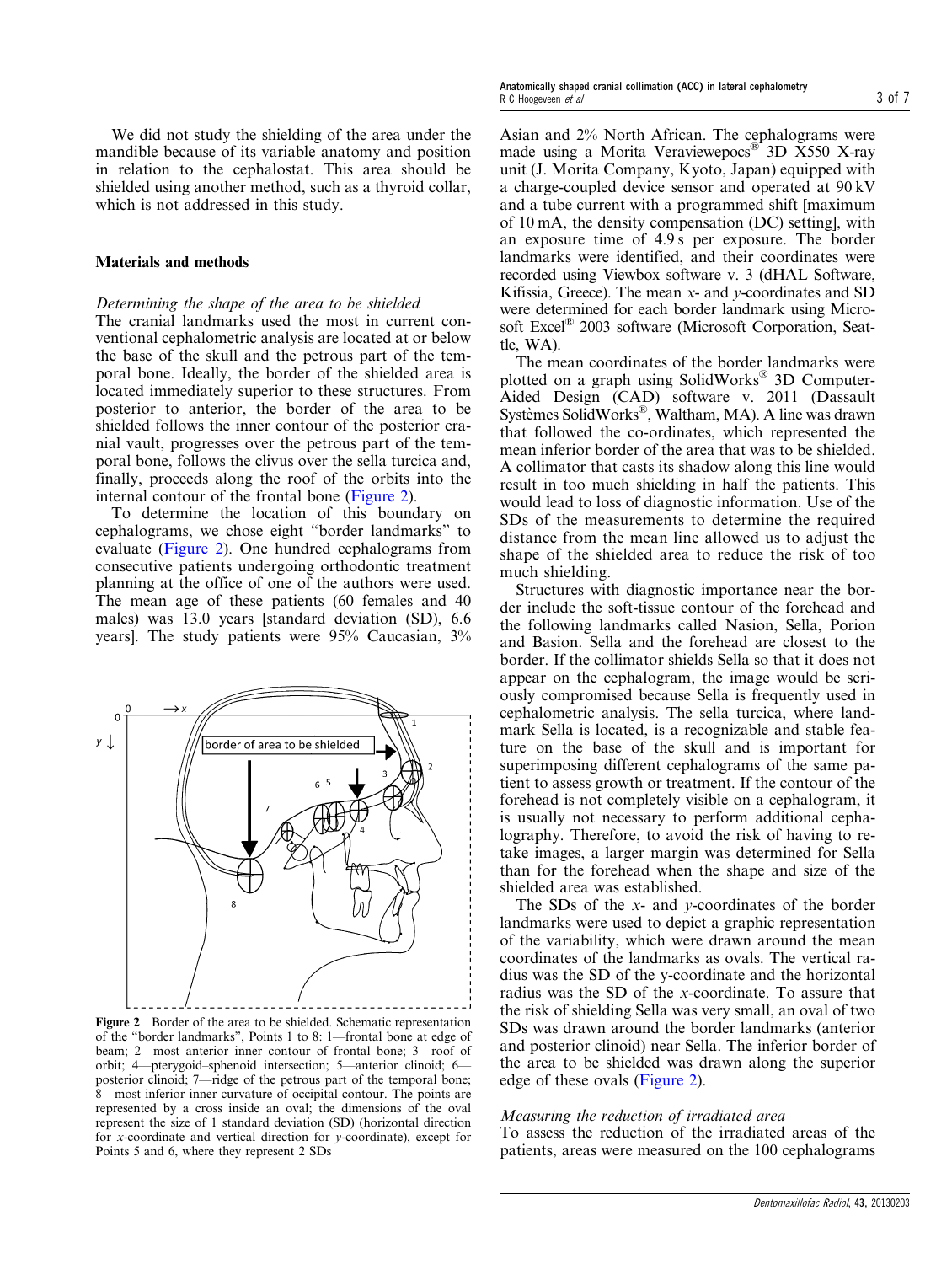using SolidWorks CAD software. The coinciding area of the images of each patient's head and the shadow produced by the ACC were measured, and the percent reduction was determined using the total area of the patient's head on the images. The mean reduction, SD, and range were calculated using Microsoft Excel 2003 software.

# Construction of the anatomically shaped cranial collimator

A collimator was constructed to cast a shadow in the shape of the area to be shielded when mounted on the ear post of the cephalostat between the X-ray source and the patient. SolidWorks CAD software was used to make a model of the cephalometric components of the Morita Veraviewepocs 3D X-ray unit. The shape, position and dimensions of ACC to shield the intended area were modelled using a source-to-image distance of 1650 mm, source-to-object (mid-sagittal plane) distance of 1500 mm, magnification factor (MF) of 1.1 for the mid-sagittal plane and geometry with the central beam through the middle of the ear plugs (Figure 3).

The shape and dimensions were programmed into a high-pressure water-cutting machine (ByJet 4022, Waterjet Cutting System; Bystronic, Niederönz, Switzerland) that cut a 1 mm sheet of lead. 1 mm lead was chosen because it attenuates 99% of the X-ray photons at  $90 \,\mathrm{kV}$ .<sup>[16](#page-6-0)</sup> The lead sheet was reinforced with a 2 mm piece of polyvinyl chloride of the same size and shape, which was glued to the sheet. A bracket was fixed to the ACC with two bolts. This bracket was fitted with a rubber lining to precisely match the form of the ear post of the cephalostat. The ACC prototype was then fixed to the ear post that was nearest to the X-ray source at the position relative to the middle of the earplug, which was determined by the computer model ([Figure 4\)](#page-4-0). Exposures without patients were made to determine whether the position of the X-ray shadow corresponded with the area targeted for shielding. SolidWorks CAD software was used to verify that the actual shielding closely corresponded to the target area by measuring the difference in millimetres between the inferior borders.

# Anatomically shaped cranial collimator interference with image formation

X-ray machines with direct digital sensors, such as the unit used in this research, can modulate their output in relation to the levels of radiation detected by the sensor. When there is a large radio-opaque object in the path of the beam, this automatic exposure control may result in increased output by the generator, which would nullify the effect of the ACC. The Morita machine does not use automatic exposure control in the cephalometric mode but has a DC function. DC results in a programmed shift of the tube current during the exposure to improve depiction of the soft tissues. To determine that DC would not increase the tube current when the ACC was used, four exposures of a phantom head were made as follows: with and without ACC and with and without DC. During these exposures, dose area product values were determined near the generator using an ionization chamber (VacuDAP 2000; VacuTec GmbH, Dresden, Germany).

Images of the phantom head were also used to determine whether the ACC affected the quality of the images. Image subtraction using Emago® v.6 software (Oral Diagnostic Systems, Amsterdam, Netherlands) was performed on the images produced with and without ACC.

To use a combination cephalometric–panoramic imaging system to make posteroanterior cephalograms and hand–wrist exposures, the cephalostat is turned 90°, which moves the ear post with the ACC to the periphery of the field. To determine whether the ACC interfered with these exposure modalities, the positioning of a patient for posteroanterior exposure and hand–wrist exposure was



Figure 3 Geometry of the projection of the collimator illustration made with the modelling software showing the geometry of the diverging X-ray beam, resulting in enlargement of the shadow cast by the collimator on the image recording plane. The X-ray source is the viewpoint of the image on the left. The X-ray source is to the right of the image that is on the right at the converging point of the three lines representing the divergence of the X-ray beam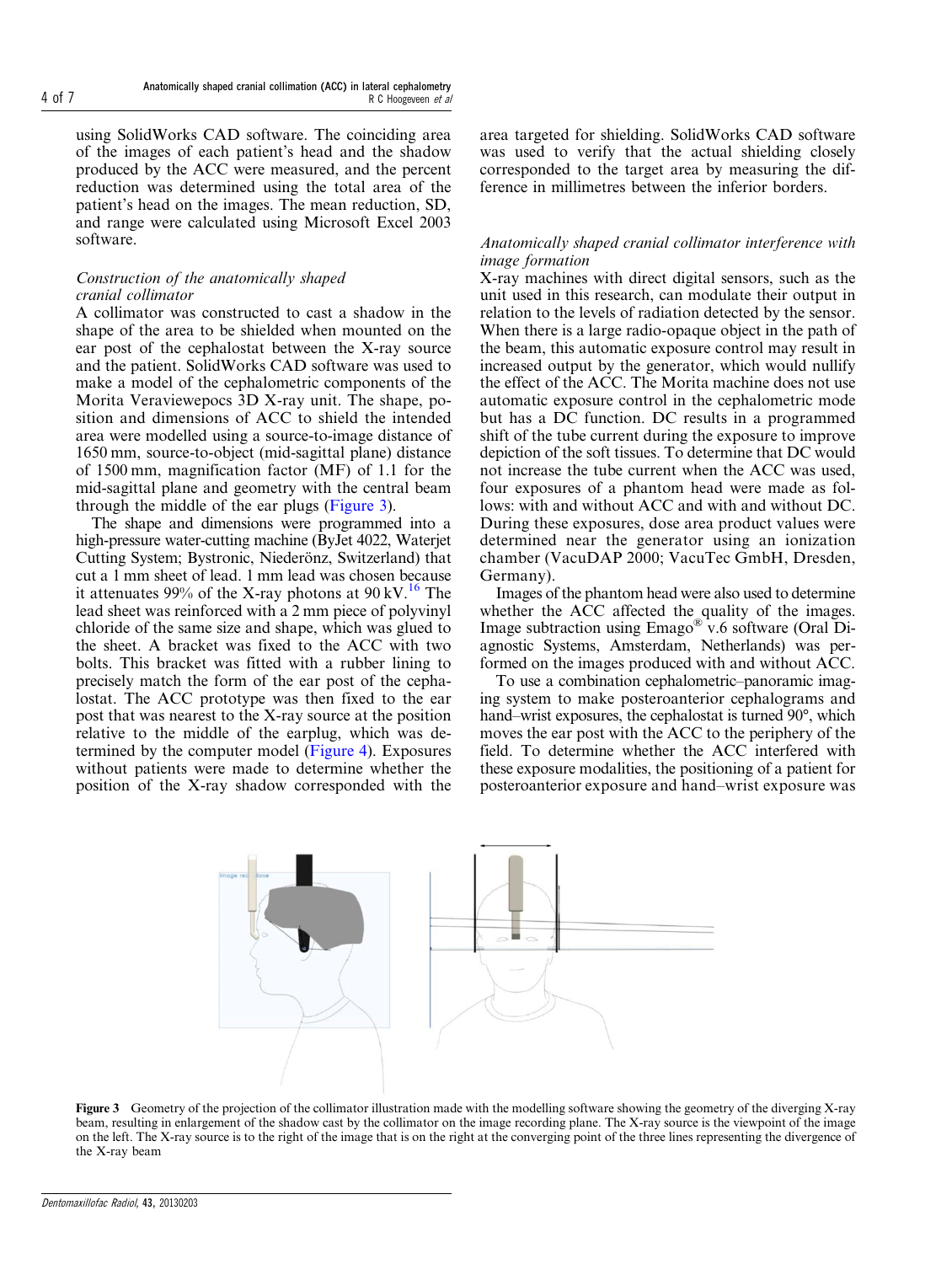<span id="page-4-0"></span>

Figure 4 Patient in cephalostat with anatomically shaped cranial collimator (ACC) attached. Patient positioned in the cephalostat of the Morita Veraviewepocs® 3D X550 X-ray unit (J. Morita Company, Kyoto, Japan) with ACC mounted on the ear rod closest to the X-ray source

simulated, and posteroanterior exposures were made of a phantom head.

To assess the projection of the ACC when used in combination with other cephalometric machines, computer models were developed with MFs varying between 1.10 and 1.15. This range corresponds to the variation of common X-ray machines with source-to-image distances ranging from 1650 mm to 1150 mm. The difference in projection of the lower border of the ACC on the image plane relative to the different projections of the mid-sagittal plane was assessed in millimetres.

# **Results**

## Shielded area

To determine whether the ACC shielded the intended area, images of exposures made with the presence of ACC were evaluated. SolidWorks CAD software found that the difference between the actual and intended shielding was less than or equal to 1.75 mm.

Measurements of the area of shielding and the projection of the head of the patient were performed on the 100 cephalograms used to design the ACC. On every cephalogram, the area of intended shielding that coincided with the projection of the head of the patient was assessed using SolidWorks CAD software. The area that coincided was expressed as a percentage of the total area of the image of the patient. On average, it appeared that the reduction in the irradiated area was 31.2% (SD, 1.94%; range, 27.2–35.5 %) of the irradiated area of the patient (Figure 5).

## Effects on image

The ACC did not change the output of the generator. Dose area product values measured in front of the generator were not affected, whether or not the ACC was used during exposures of a phantom head.

Subtraction of the images made with and without the ACC showed that the mean grey values of the image were unchanged, except for the area shielded when the ACC was used ([Figure 6](#page-5-0)).

The ACC was not found to interfere with posteroanterior exposures. The ear post with the ACC was projected as a thin radio-opaque structure at the border of the image and did not interfere with the projection of the head of the patient. Hand–wrist exposures were made with the cephalostat in the same position and the ear posts positioned as wide as possible. The exposure made with the ear posts in this position did not show the ear posts or the ACC on the image.

Calculations showed that the differences in collimation by an optimized ACC caused by differences in MF were



Figure 5 Cephalogram made with anatomically shaped cranial collimator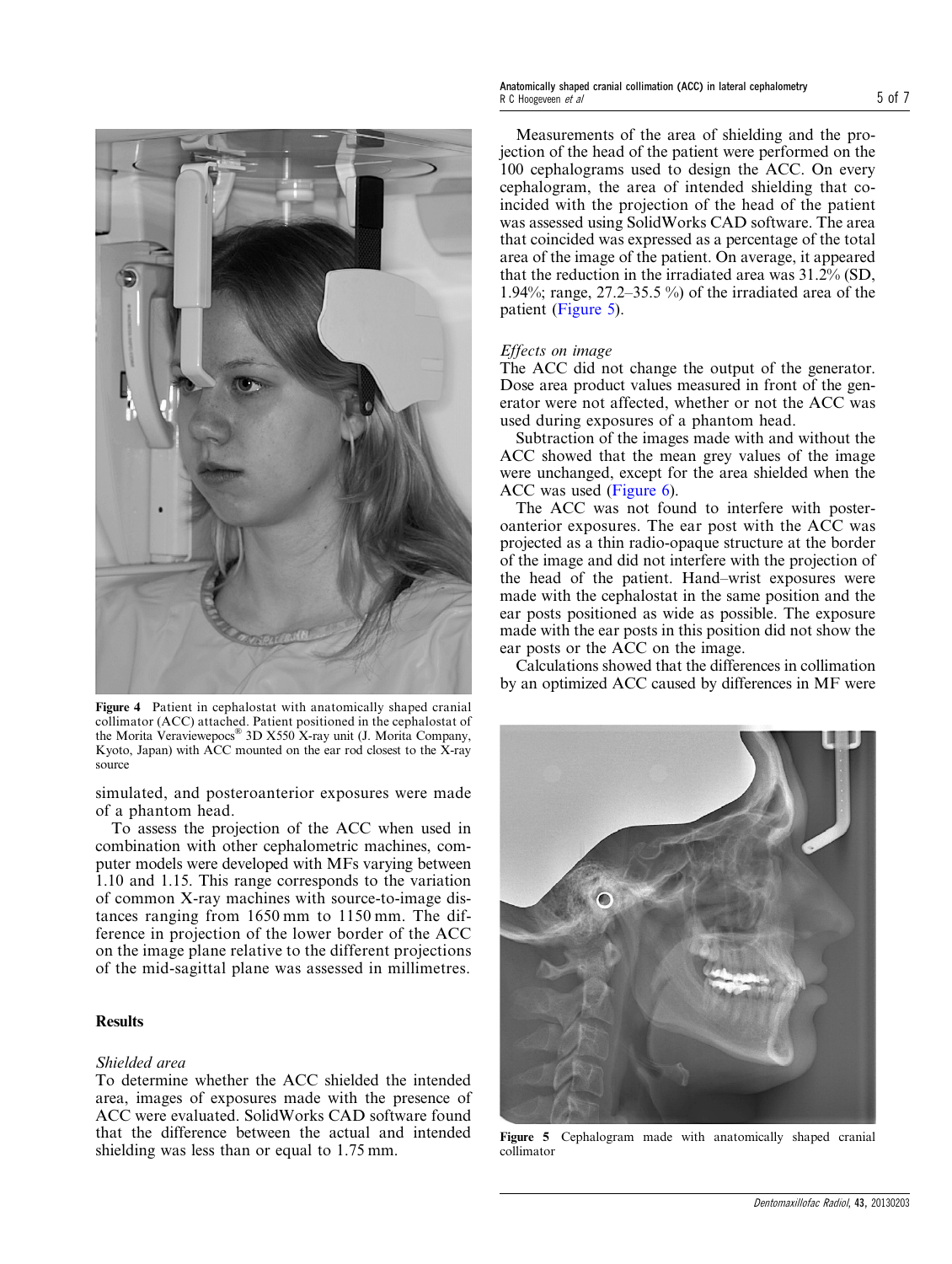<span id="page-5-0"></span>

Figure 6 Subtraction image of an image with and without the presence of anatomically shaped cranial collimator (ACC). Image as a result of the subtraction performed by Emago® v.6 software (Oral Diagnostic Systems, Amsterdam, Netherlands) of the cephalograms of a phantom head made with and without the presence of ACC. Unchanged areas of the image had a mean value of 128 (total scale is 256 Gy values). The mean value of the large rectangular area below the collimator (1) was 125.2 (SD, 7.0), and the value of the rectangular area in the shielded area (2) was 217.7 (SD, 7.9)

very limited. The differences at the central area of the base of the skull were less than or equal to 1.2 mm. The differences at the periphery of the image, which is further from the central beam, were less than or equal to 2 mm.

## **Discussion**

This report described the design of a collimator for cephalometry. The purpose of its design was to reduce the radiation dose of the patient and to be easily implemented in orthodontic practice. Therefore, it was designed to be used in combination panoramic– cephalometric imaging systems without needing to adjust or disassemble it for individual exposures. The ACC reduced the irradiated area of the patient by almost one-third. The location of the ACC on the ear post of the Morita equipment did not affect the imaging process adversely. In addition, the ACC did not interfere with the other imaging modalities performed by the machine.

A required clinical follow-up study, which is now being carried out in our department, will determine whether the landmarks that are used in orthodontic cephalometry will remain exposed when the ACC is used.

The ACC was based on the analysis of the morphology of the cranial base of 100 consecutive Dutch orthodontic patients, 95% of whom were Caucasian. Therefore, the clinical performance of the collimator must also be evaluated in populations with different ethnicities. It is conceivable that a collimator with different dimensions will be needed for different ethnicities.

It is important to determine whether the design will be usable on different X-ray machines. In this study, computer modelling established that the different MFs that are used in the currently available machines would have minimal effect on exposures produced using the ACC. The change in the projection of the ACC relative to the change in position of the image of the patient is around 20% of the SD of the variation in the anatomy of the study patients. Therefore, different machines can use the same ACC. However, the mounting on the ear post will require a variety of brackets to accommodate the different types of X-ray machines.

This ACC produced a smaller dose reduction than previously reported for wedge-shaped collimators. The irradiated area was reduced by 27–35%. The actual amount of reduction of the (effective) dose will be determined in a follow-up study. Because millions of cephalograms are taken worldwide each year and a relatively large proportion of orthodontic patients are young, the potential reduction in radiation risk is meaningful.

The Morita X-ray unit used in the development of our collimator did not generate an increased X-ray output in response to the radiopaque shield that was in the path of the X-ray beam, but other machines may increase their radiation output. The use of our collimator will only be viable for these machines if the automatic exposure control function is disabled. There is no problem for machines that use photostimulable phosphor plates because there is no direct feedback by a sensor that would affect the output of the X-ray generator.

To improve the quality of cephalograms, image enhancement software is integrated into cephalometric systems. This ACC shields a large area from radiation, and the image produced using this ACC has a large shadow. It is possible that certain software may react adversely to a large amount of pixels with low grey values. This did not occur with the Morita system used to develop the ACC. Investigations must be performed to determine if the image enhancement software of other systems is perturbed by ACC. The settings of affected software would require adjustments to use this collimator.

In conclusion, this report described a collimator design that reduced the irradiated area of the patient by almost one-third while leaving diagnostically relevant structures exposed and not adversely affecting the function of the X-ray system. The shortcomings of earlier attempts to achieve these goals were eliminated by the current design, which focused on the area cranially at the base of the skull. The inferior border was located at a well-defined distance from and approximated the average anatomical shape of the base of the skull. In addition, the collimator was modified for use with a combination panoramic–cephalometric imaging machines. Further validation studies and research and development are needed before ACC is incorporated into orthodontic practice.